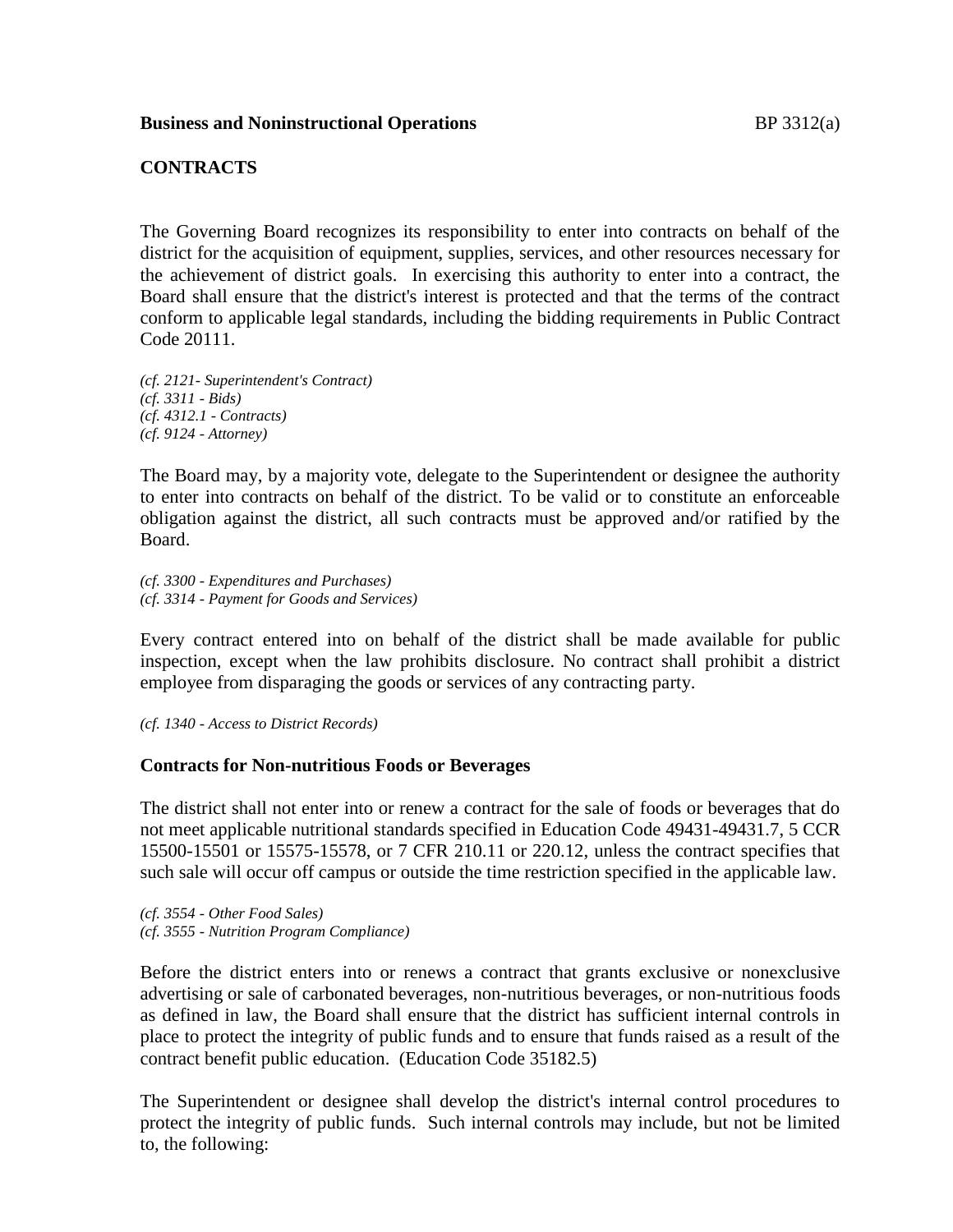1. Procedures that produce accurate and reliable financial statements and, at the same time, safeguard the assets, financial resources, and integrity of every employee responsible for handling money or property. Control systems shall be systematically evaluated and revised to keep pace with the changing responsibilities of management.

*(cf. 3100 - Budget) (cf. 3400 - Management of District Assets/Accounts) (cf. 3460 - Financial Reports and Accountability)*

2. Procedures to ensure that district personnel do not handle cash or product at the school site. The contract shall specify that the vendor stock the machines and shall provide cash accounting, along with a check, for district proceeds directly to the control office.

To ensure that funds raised by the contract benefit district schools and students:

- 1. The contract shall specify that the contractor report, on a quarterly basis, to the Superintendent or designee the number of food items or beverages sold within the district and the amount of money raised by the sales.
- 2. The Superintendent or designee shall ensure that the contract does not limit the ability of student and parent organizations to plan and operate fundraising activities.

*(cf. 1230 - School-Connected Organizations) (cf. 1321 - Solicitation of Funds from and by Students)*

Any contract for the sale or advertisement of non-nutritious foods or carbonated or nonnutritious beverages shall be entered into on a competitive bid basis pursuant to Public Contract Code 20111 or through the issuance of a Request for Proposal. (Education Code 35182.5)

*(cf. 3311 - Bids)*

The Board shall hold an annual public hearing to review and discuss all existing and potential contracts for the sale of foods and beverages on campus, including those sold as full meals or through competitive sales, fundraisers, or vending machines. The Board shall hold a public hearing for any contract not discussed at the annual public hearing. (Education Code 35182.5)

*(cf. 9322 - Agendas/Meeting Materials) (cf. 9323 - Meeting Conduct)*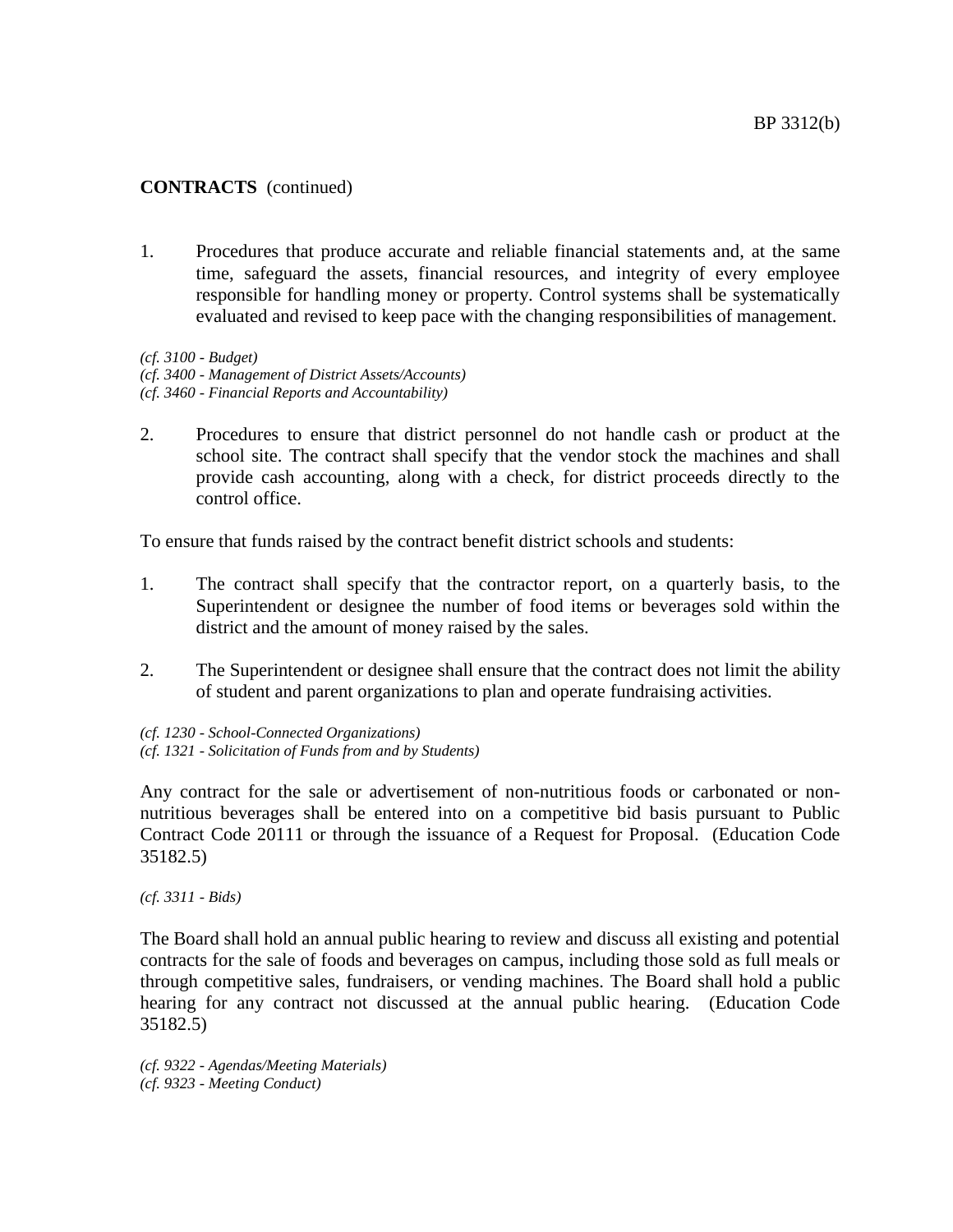The public hearing shall include, but not be limited to, a discussion of the nutritional value of foods and beverages sold within the district; the availability of fresh fruit, vegetables, and grains in school meals and snacks, including locally grown and organic produce; the amount of fat, sugar, and additives in the foods and beverages discussed; and barriers to student participation in school breakfast and lunch programs. (Education Code 35182.5)

#### *(cf. 5030 - Student Wellness)*

The contract shall be accessible to the public and may not include a confidentiality clause that would prevent the district or a district school from making any part of the contract public. (Education Code 35182.5)

### **Contracts for Electronic Products or Services**

The Board shall not enter into a contract for electronic products or services that requires the dissemination of advertising to students, unless the Board: (Education Code 35182.5)

- 1. Enters into the contract at a noticed, public hearing of the Board.
- *(cf. 9320 - Meetings and Notices)*
- 2. Makes a finding that the electronic product or service is or would be an integral component of the education of students.
- *(cf. 0440 - District Technology Plan)*
- 3. Makes a finding that the district cannot afford to provide the electronic product or service unless it contracts to permit dissemination of advertising to students.
- *(cf. 1325 - Advertising and Promotion)*
- 4. As part of the district's normal, ongoing communication to parents/guardians, provides written notice that the advertising will be used in the classroom or other learning center.
- *(cf. 5145.6 - Parental Notifications)*
- 5. Offers parents/guardians the opportunity to request in writing that their child not be exposed to the program that contains the advertising. A request shall be honored for the school year in which it is submitted, or longer if specified, but may be withdrawn by the parents/guardians at any time.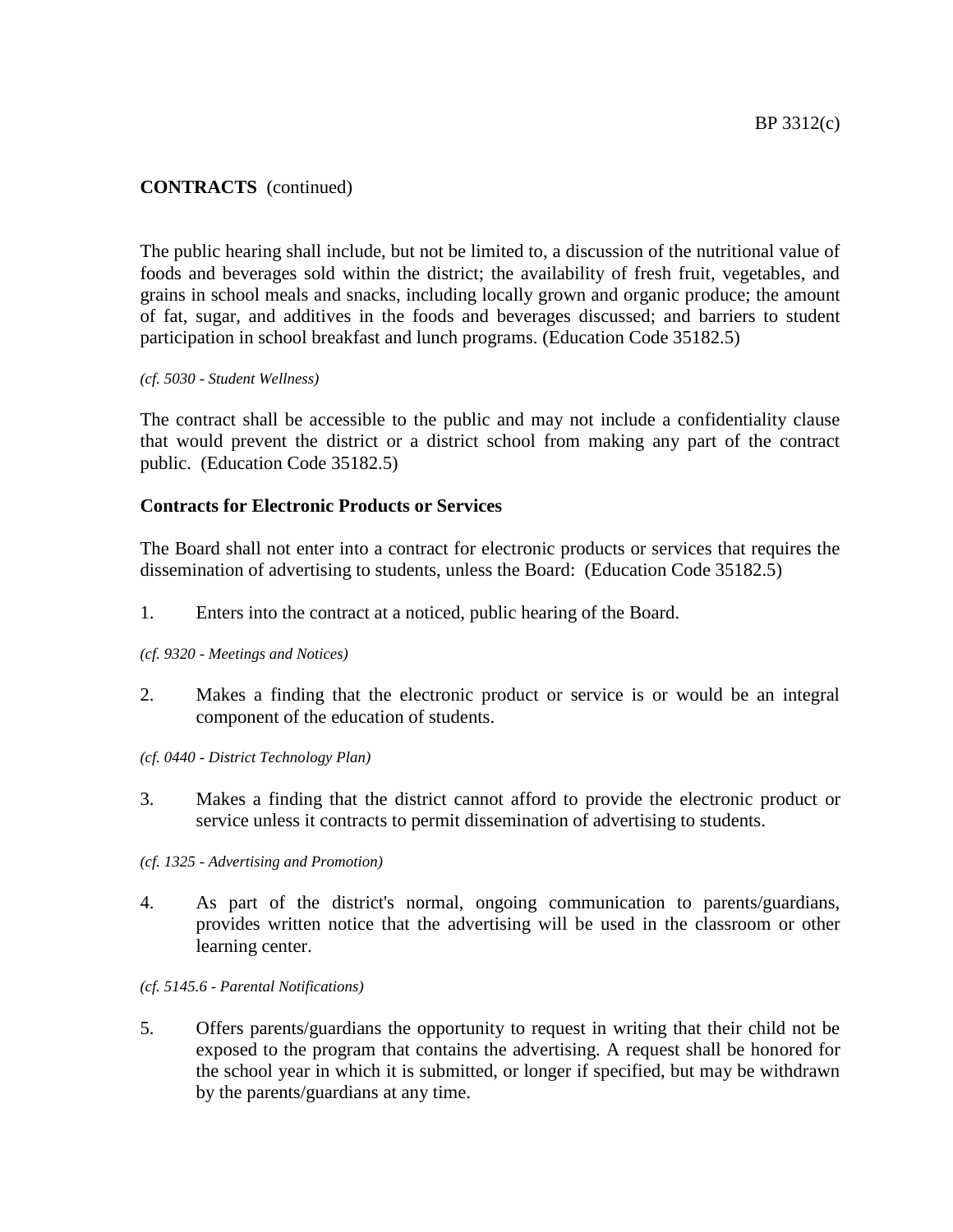### **Contracts for Digital Storage and Maintenance of Student Records**

The district may enter into or renew a contract with a third party for the purpose of providing services, including cloud-based services, for the digital storage, management, and retrieval of student records and/or to provide digital educational software that authorizes a third-party provider of digital educational software to access, store, and use student records. For these purposes, student records include any information maintained by the district that is directly related to a student and any information acquired directly from the student through the use of instructional software or applications assigned to the student by a teacher or other district employee, and do not include de-identified information. (Education Code 49073.1)

#### *(cf. 5125 - Student Records)*

Any such contract shall contain all of the following: (Education Code 49073.1)

- 1. A statement that student records continue to be the property of and under the control of the district
- 2. If applicable, a description of the means by which students may retain possession and control of their own student-generated content, as defined in Education Code 49073.1, including options by which a student may transfer student-generated content to a personal account
- 3. A prohibition against the third party using any information in the student record for any purpose other than those required or specifically permitted by the contract
- 4. A description of the procedures by which a parent/guardian or a student age 18 years or older may review personally identifiable information in the student's records and correct erroneous information
- 5. A description of the actions the third party will take, including the designation and training of responsible individuals, to ensure the security and confidentiality of student records
- 6. A description of the procedures for notifying the affected parent/guardian, or the affected student if age 18 years or older, in the event of an unauthorized disclosure of the student's records
- 7. A certification that a student's records shall not be retained or available to the third party upon completion of the terms of the contract and a description of how that certification will be enforced, except that these requirements shall not apply to student-generated content if the student chooses to establish or maintain an account with the third party for the purpose of storing that content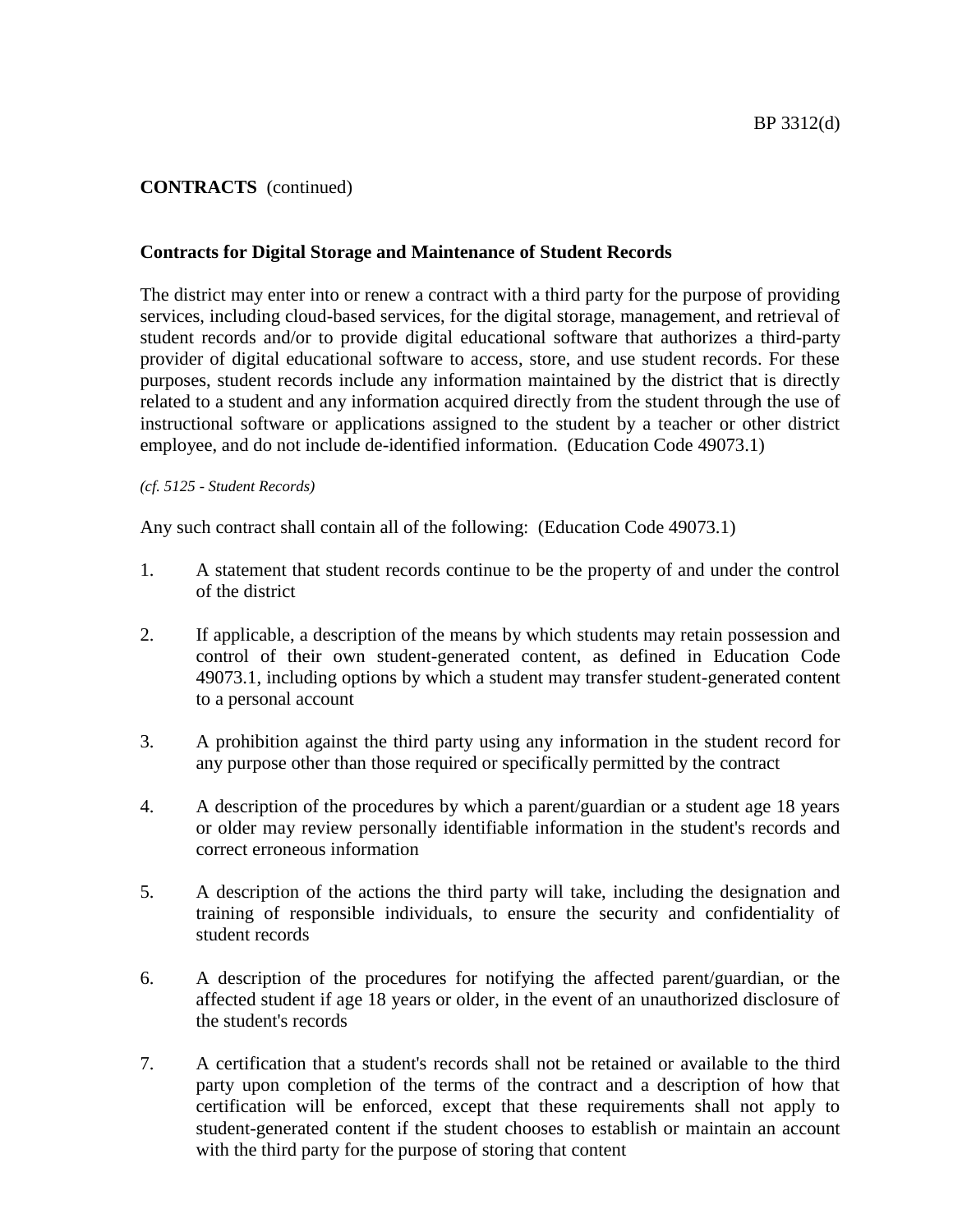- 8. A description of how the district and the third party will jointly ensure compliance with the federal Family Educational Rights and Privacy Act, 20 USC 1232g
- 9. A prohibition against the third party using personally identifiable information in student records to engage in targeted advertising

### **Contracts for Personal Services**

In order to achieve cost savings, the district may enter into or renew a contract for any personal service that is currently or customarily performed by classified employees, if the contract does not displace school district employees and meets other conditions specified in Education Code 45103.1. To enter into or renew such a contract, the Board shall ensure that the district meets the numerous conditions specified in Education Code 45103.1.

#### *(cf. 4200 - Classified Personnel)*

In addition, the district may enter into or renew any contract for personal service without meeting the conditions described above, if any of the following conditions exists: (Education Code 45103.1)

- 1. The contract is for new district functions and the Legislature has specifically mandated or authorized the performance of the work by independent contractors.
- 2. The services contracted are not available within the district, cannot be performed satisfactorily by district employees, or are of such a highly specialized or technical nature that the necessary expert knowledge, experience, and ability are not available through the district.
- 3. The services are incidental to a contract for the purchase or lease of real or personal property, including, but not be limited to, agreements to service or maintain office equipment or computers that are leased or rented.
- 4. The district's policy, administrative, or legal goals and purposes cannot be accomplished through the utilization of persons selected pursuant to the regular or ordinary district hiring process.
- 5. The nature of the work is such that the criteria for emergency appointments, as defined in Education Code 45103.1, apply.
- 6. The contractor will provide equipment, materials, facilities, or support services that could not feasibly be provided by the district in the location where the services are to be performed.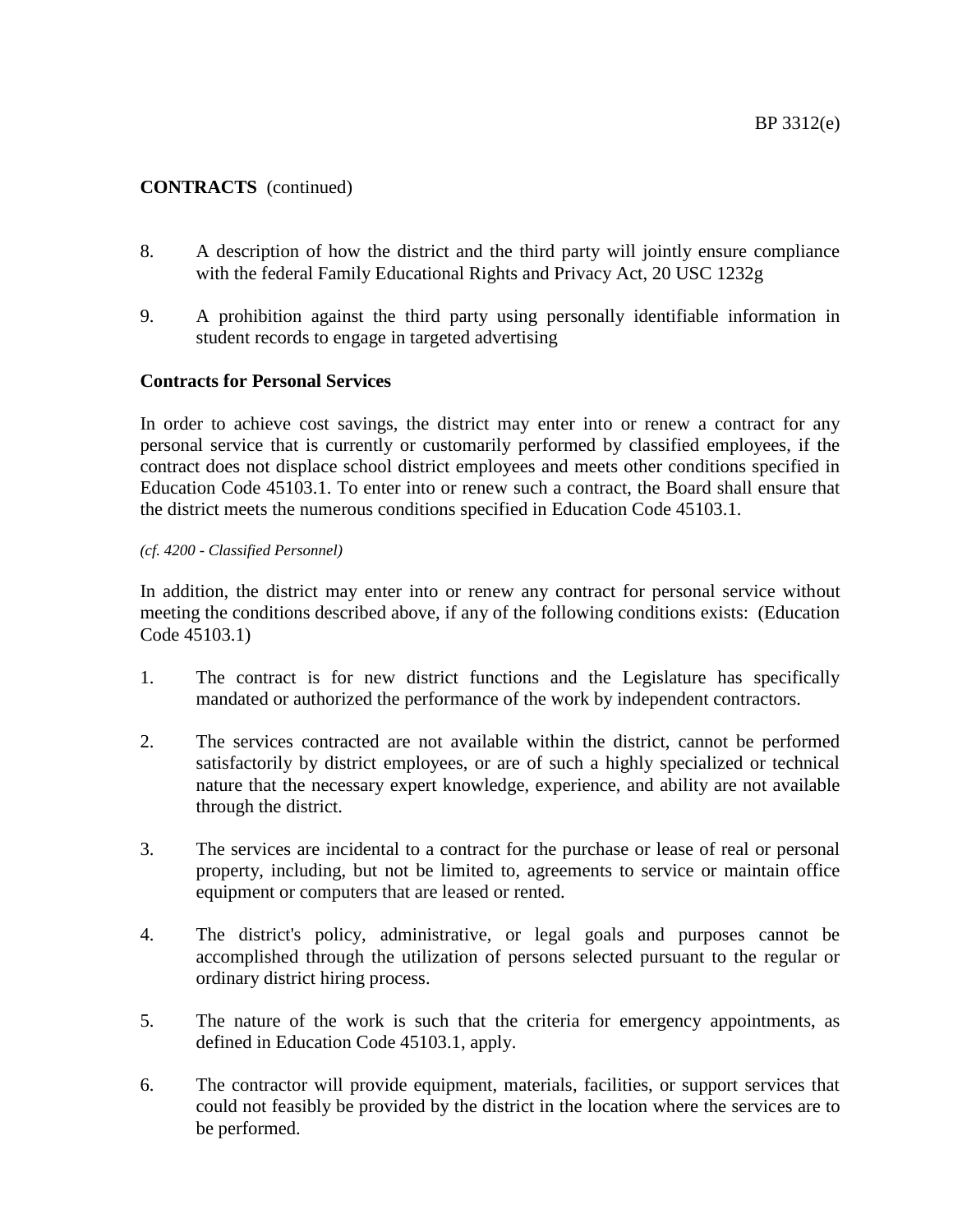7. The services are of such an urgent, temporary, or occasional nature that the delay that would result from using the district's regular or ordinary hiring process would frustrate their very purpose.

*Legal Reference: (see next page)*